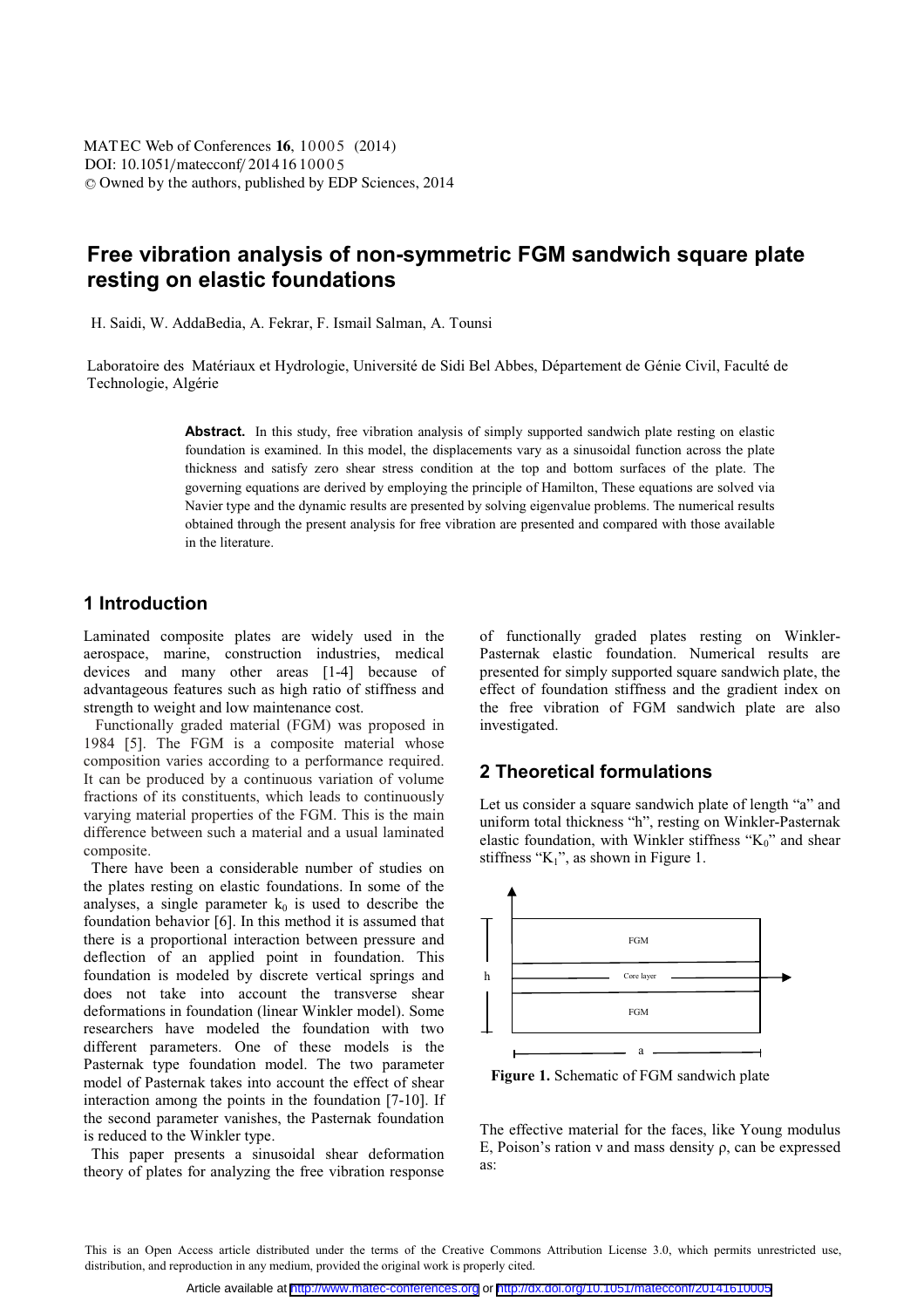$$
P^{(n)}(z) = P_b + (P_t - P_b)V^{(n)}
$$
 (1)

where  $P_t$  and  $P_b$  denote the properties of the top and the bottom surfaces of layer 1 (bottom face), respectively, and vice versa for layer 3 (top face) depending on the volume fraction  $V^{(n)}$  (n=1, 2, 3). The sandwich plate is symmetrical with respect to the mid-plane z=0. The volume fraction  $V^{(n)}$  through the thickness of the sandwich plate faces follows a simple power-law while it equals unity in the core layer.

The displacement field is defined in the following equations:

$$
u = u_0(x, y) - zw_{,x} + f(z)\theta_x
$$
  

$$
v = v_0(x, y) - zw_{,y} + f(z)\theta_y
$$
  

$$
w = w_0(x, y)
$$
 (2)

where*, u, v, w* are displacements in the *x, y, z* directions,  $u_0$ ,  $v_0$ , and  $w_0$  are midplane displacements,  $\theta_x$  and  $\theta_y$ rotations of the *yz* and *xz* planes due to bending, respectively. *f(z)* represents shape function determining the distribution of the transverse shear strains and stresses along the thickness.

The sinusoidal shear deformation theory (SSDT) of Touratier [11] is obtained by setting:

$$
f(z) = -\frac{h}{\pi} \sin\left(\frac{\pi z}{h}\right) \tag{3}
$$

### **3 Constitutive equations**

The constitutive equations for nth layer of laminated plate can be expressed as:

$$
\begin{Bmatrix} xx \\ yy \\ \tau_{xy} \end{Bmatrix} = \begin{bmatrix} \overline{Q}_{11} & \overline{Q}_{12} & 0 \\ \overline{Q}_{12} & \overline{Q}_{22} & 0 \\ 0 & 0 & \overline{Q}_{66} \end{bmatrix} \begin{Bmatrix} \varepsilon_{xx} \\ \varepsilon_{yy} \\ \gamma_{xy} \end{Bmatrix}
$$
 (4)

$$
\begin{Bmatrix} \tau_{yz} \\ \tau_{zx} \end{Bmatrix} = \begin{bmatrix} \bar{Q}_{44} & 0 \\ 0 & \bar{Q}_{55} \end{bmatrix} \begin{Bmatrix} \gamma_{yz} \\ \gamma_{zx} \end{Bmatrix}
$$
 (5)

where ( $_{xx}, \sigma_{yy}, \tau_{xy}, \tau_{xz}, \tau_{zx}$ ) and ( $\epsilon_{xx}, \epsilon_{yy}, \gamma_{xy}$ ,  $\gamma_{vz}, \gamma_{zx}$ ) are the stress and strain components, respectively.

The normal and shear strain components are obtained as:

$$
\varepsilon_{xx} = u_{0,x} - zw_{,xx} + f(z)\theta_{x,x}
$$
  
\n
$$
\varepsilon_{yy} = v_{0,y} - zw_{,yy} + f(z)\theta_{y,y}
$$
  
\n
$$
\gamma_{xy} = u_{0,y} + v_{0,x} - 2zw_{,xy} + f(z)(\theta_{x,y} + \theta_{y,x})
$$

$$
\gamma_{yz} = \hat{f}(z)\theta_y \n\gamma_{xz} = \hat{f}(z)\theta_x \n\hat{f}(z) = \frac{df(z)}{dz}
$$
\n(6)

#### **4 Governing equation**

Using Hamilton's energy principle derives the equation of motion of the FGM plate:

$$
\delta \int_{t1}^{t2} (U + U_F - K - W) \, dt = 0 \tag{7}
$$

where U is the strain energy, K is the kinetic energy of the plate,  $U_F$  is the strain energy of foundation and W is the work of external forces.

For Winkler-Pasternak foundation mode:

$$
f_e = K_0 w + K_1 \nabla^2 w \tag{8}
$$

If the foundation is modeled as the linear Winkler foundation, the coefficient  $K_1$  in (8) is zero.

#### **5 Numerical procedure**

The boundary conditions along the edges of the simply supported plate can be obtained as:

$$
N_x = v = w = M_x = P_x = \theta_y = 0
$$
 at  $x = 0, a$   
 $N_y = u = w = M_y = P_y = \theta_x = 0$  at  $x = 0, b$ 

For analytical solution of equations, the Navier method is used under the specified boundary conditions.

The displacement functions that satisfy the equations of boundary conditions are selected as the following Fourier series:

$$
u(x,y) = \sum_{m=1}^{\infty} \sum_{n=1}^{\infty} A_{mn} \cos \frac{m\pi x}{a} \sin \frac{n\pi y}{b} e^{i\omega t}
$$
  

$$
v(x,y) = \sum_{m=1}^{\infty} \sum_{n=1}^{\infty} B_{mn} \sin \frac{m\pi x}{a} \cos \frac{n\pi y}{b} e^{i\omega t}
$$
  

$$
w(x,y) = \sum_{m=1}^{\infty} \sum_{n=1}^{\infty} C_{mn} \sin \frac{m\pi x}{a} \sin \frac{n\pi y}{b} e^{i\omega t}
$$
  

$$
\theta_x(x,y) = \sum_{m=1}^{\infty} \sum_{n=1}^{\infty} T_{xmn} \cos \frac{m\pi x}{a} \sin \frac{n\pi y}{b} e^{i\omega t}
$$
  

$$
\theta_y(x,y) = \sum_{m=1}^{\infty} \sum_{n=1}^{\infty} T_{ymn} \sin \frac{m\pi x}{a} \sin \frac{n\pi y}{b} e^{i\omega t}
$$
(9)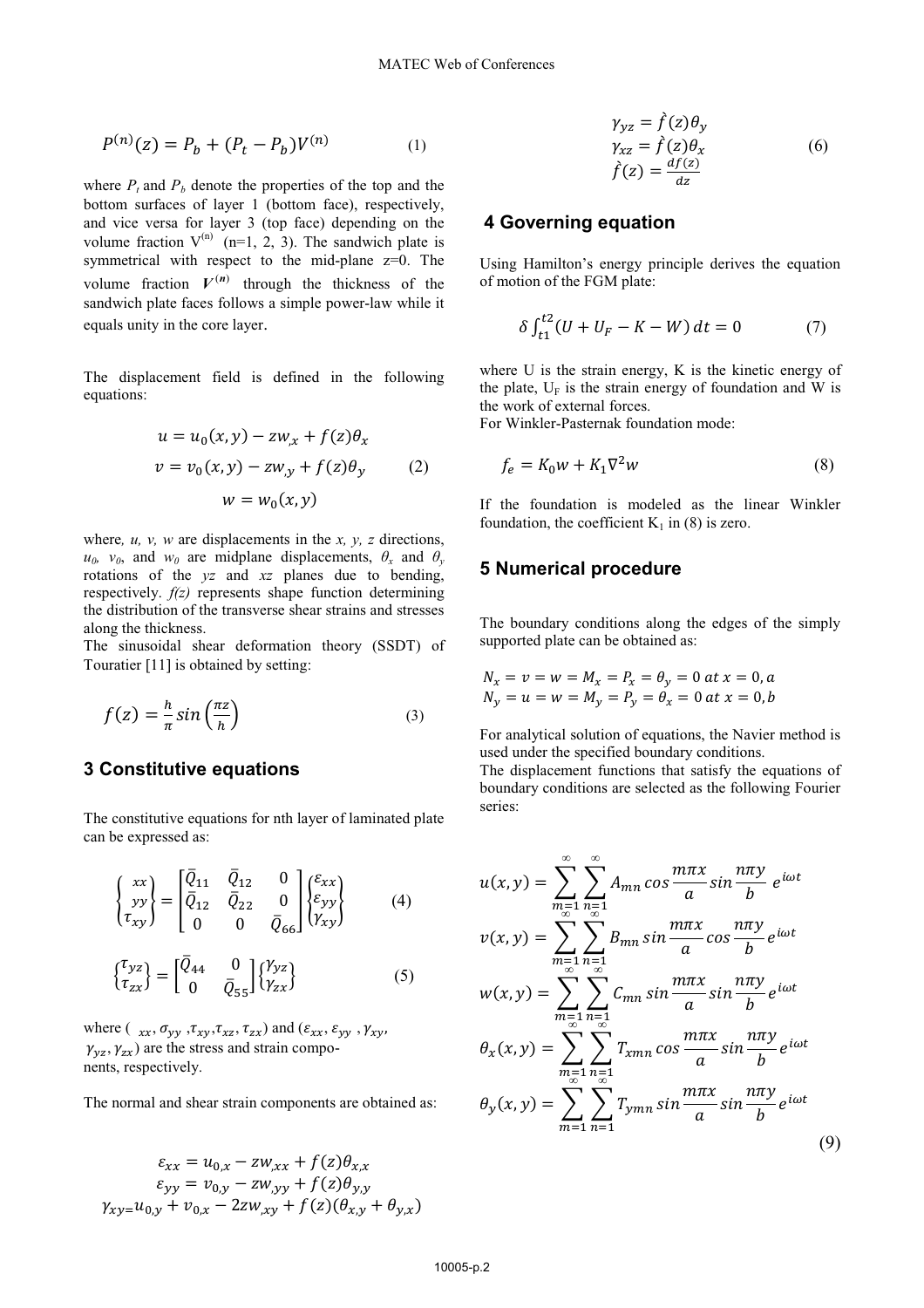where  $A_{mn}$ ,  $B_{mn}$ ,  $C_{mn}$ ,  $T_{xmn}$ ,  $T_{ymn}$  are arbitrary parameters to be determined, and  $\omega$  is the eigenfrequency associated with  $(m,n)$  th eigen mode.

eigenvalue equation for any fixed value of m and n, for free vibration problem:

$$
([K] - \omega^2[M])\{\Delta\} = \{0\} \tag{10}
$$

$$
[K] = \begin{bmatrix} a_{11} & a_{12} & a_{13} & a_{14} & a_{15} \\ a_{12} & a_{22} & a_{23} & a_{24} & a_{25} \\ a_{13} & a_{23} & a_{33} & a_{34} & a_{35} \\ a_{14} & a_{24} & a_{34} & a_{44} & a_{45} \\ a_{15} & a_{25} & a_{35} & a_{45} & a_{55} \end{bmatrix}
$$
 (11a)

$$
[M] = \begin{bmatrix} I_1 & 0 & -\alpha I_2 & I_4 & 0 \\ 0 & I_1 & -\beta I_2 & 0 & I_2 \\ \alpha I_2 & \beta I_2 & -I_3(\alpha^2 + \beta^2) & I_5 & I_5 \\ I_4 & 0 & -\alpha I_5 & I_6 & 0 \\ 0 & I_4 & -\beta I_5 & 0 & I_6 \end{bmatrix}
$$

$$
\{\Delta\} = \begin{Bmatrix} A_{mn} \\ B_{mn} \\ C_{mn} \\ T_{xmn} \\ T_{ymn} \end{Bmatrix}
$$
\n(11b)\n(11c)

For non trivial solutions of equation (10), the following determinant should be zero.

$$
|[K] - \omega^2[M]| = 0 \tag{12}
$$

### **4 Numerical results and discussions**

Numerous examples are solved to ensure the accuracy of the present theory for the prediction of free vibration response, closed form solution are obtained using the Navier solution of simply supported FGM sandwich plates.

**Table1.** Material properties used in the FGM plate.

| <b>Properties</b>           | <b>Metal (Aluminium)</b> | Ceramic |
|-----------------------------|--------------------------|---------|
| E(GPa)                      | 70                       | 380     |
|                             | 0.3                      | 0.3     |
| $\rho$ (Kg/m <sup>3</sup> ) | 2707                     | 3800    |

As a first example, the natural frequencies of a nonsymmetric FGM square sandwich plate of type (2-2-1)  $(P=2, k_0=10)$  for different values of Pasternak parameters

are given in Figure 2, we can say that the fundamental frequencies increases as the Pasternak parameters increase.

Figure 3 present the fundamental frequencies of antisymmetric square sandwich plate of type  $(2-2-1)$   $(P=2,$  k1=10) for different values of Winkler parameters. It can be seen that the frequency increase gradually with increasing Winkler parameters.

Figure 4 and Figure 5 show the results of the natural frequencies of anti-symmetric FGM square sandwich plate of type  $(2-1-1)$ ,  $(P=2)$  for different values of Pasternak and Winkler parameters, respectively. It can be observed that the frequencies increase as the elastic foundation parameters increases.



**Figure 2.** Fundamental frequency of side to thickness ratio of square FGM sandwich plate (2-2-1) for different values of Pasternak parameter  $K_1$ ,  $K_0=10$ 



**Figure 3.** Fundamental frequency of side to thickness ratio of square FGM sandwich plate (2-2-1) for different values of Winkler parameter  $K_0$ ,  $K_1=10$